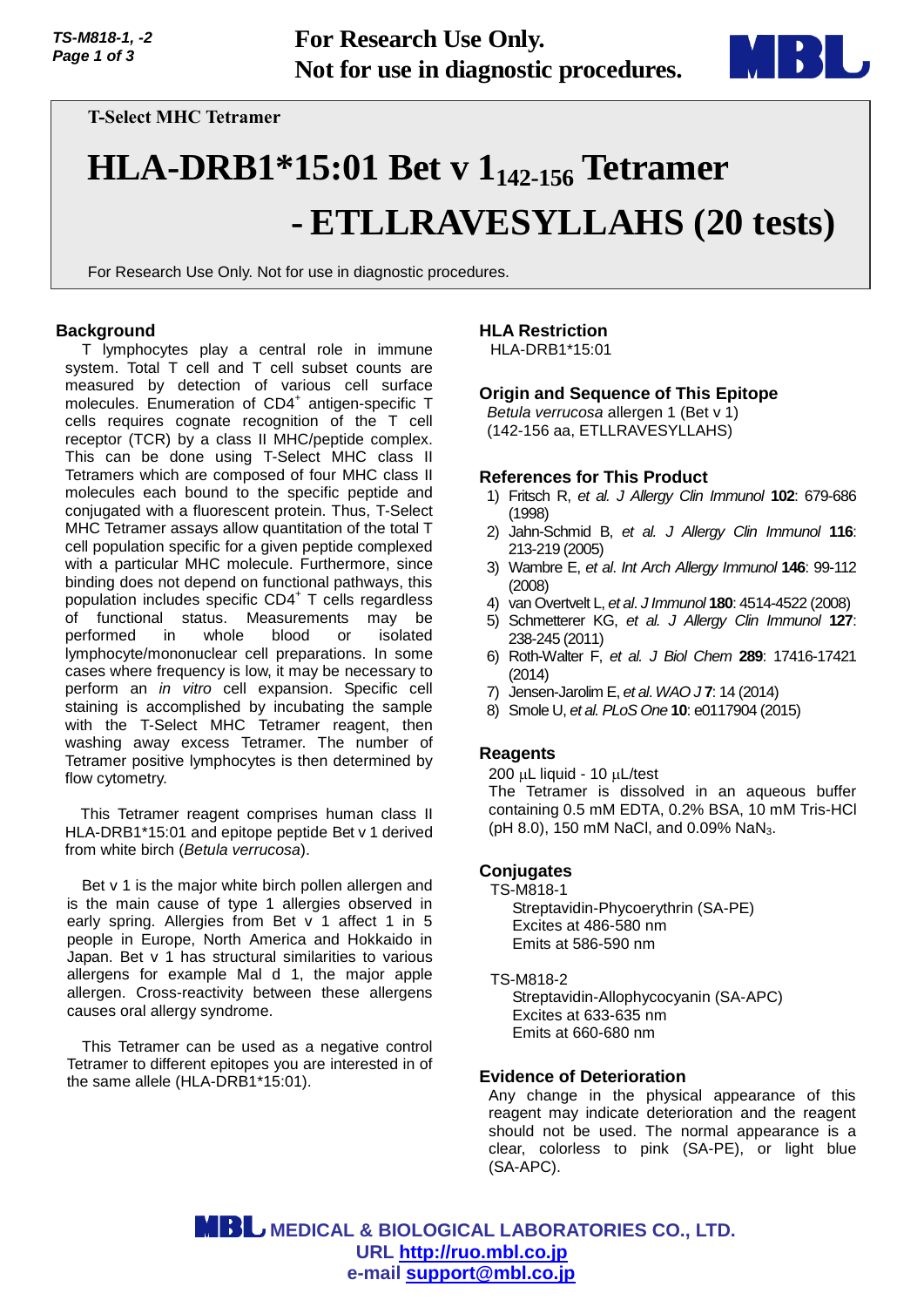# **Storage Conditions**

Store at 2 to 8°C. Do not freeze. Minimize exposure to light. The expiration date is indicated on the vial label.

# **Usage**

This reagent is for use with standard flow cytometry methodologies.

## **References for T-Select MHC Tetramer**

Altman JD, *et al. Science* **274**: 94-96 (1996) McMichael AJ, *et al. J Exp Med* **187**: 1367-1371 (1998) Bodinier M, *et al. Nat Med* **6**: 707-710 (2000)

# **Statement of Warnings**

- 1. This reagent contains 0.09% sodium azide. Sodium azide under acidic conditions yields hydrazoic acid, an extremely toxic compound. Azide compounds should be flushed with running water while being discarded. These precautions are recommended to avoid deposits in metal piping in which explosive conditions can develop. If skin or eye contact occurs, wash excessively with water.
- 2. Specimens, samples and material coming in contact with them should be handled as if capable of transmitting infection and disposed of with proper precautions.
- 3. Never pipette by mouth and avoid contact of samples with skin and mucous membranes.
- 4. Minimize exposure of reagent to light during storage or incubation.
- 5. Avoid microbial contamination of reagent or erroneous results may occur.
- 6. Use Good Laboratory Practices (GLP) when handling this reagent.

# **Materials Required But Not Supplied**

- 12 x 75 mm polypropylene test tubes
- Transfer pipettes
- Pipettors and disposable pipette tips
- Vortex mixer
- Centrifuge capable of 150 x g or 400 x g
- Aspirator
- PBS
- Red blood cell lysis reagent
- Anti-CD4-FITC, Beckman Coulter, Inc., PN A07750
- 7-AAD Viability Dye, Beckman Coulter, Inc., PN A07704
- Clear Back (human FcR blocking reagent), MBL, PN MTG-001

# **Procedure for Whole Blood**

- 1. Collect blood by venipuncture into a blood collection tube containing an appropriate anti-coagulant.
- 2. Add 10  $\mu$ L of T-Select MHC Tetramer to each 12 x 75 mm test tube.
- 3. Add 200  $\mu$ L of whole blood into each test tube.
- 4. Vortex gently.
- 5. Incubate for 30-60 minutes at 2-8°C or room temperature (15-25°C) protected from light.
- 6. Add any additional antibodies (e.g. anti-CD4) and vortex gently.
- 7. Incubate for 30 minutes at 2-8°C protected from light.
- 8. Lyse red blood cells using commercially available reagents.
- 9. Prepare samples according to description of the package insert.
- 10. Store prepared samples at 2-8°C protected from light for a minimum of 1 hour (maximum 24 hours) prior to analysis by flow cytometry.

# **Procedure for Peripheral Blood Mononuclear Cells**

- 1. Prepare peripheral blood mononuclear cells (PBMC) according to established procedures. Cells should be re-suspended at a concentration of 2 x 10<sup>7</sup> cells/mL. 50  $\mu$ L of sample is required for each T-Select MHC Tetramer determination.
- 2. Add 10 uL of Clear Back (human FcR blocking reagent, MBL, PN MTG-001) to each 12 x 75 mm test tube.
- 3. Add 50  $\mu$ L PBMC into each test tube (e.g. 1 x 10<sup>6</sup>) cells per tube).
- 4. Incubate for 5 minutes at room temperature.
- 5. Add 10  $\mu$ L of T-Select MHC Tetramer and vortex gently.
- 6. Incubate for 30-60 minutes at 2-8°C or room temperature (15-25°C) protected from light.
- 7. Add any additional antibodies (e.g. anti-CD4) and vortex gently.
- 8. Incubate for 30 minutes at 2-8°C protected from light.
- 9. Add 3 mL of PBS or FCM buffer (2% FCS/0.09% NaN3/PBS).
- 10. Centrifuge tubes at 400 x g for 5 minutes.
- 11. Aspirate or decant the supernatant.
- 12. Resuspend the pellet in 500  $\mu$ L of PBS with 0.5% formaldehyde.
- 13. Store prepared samples at 2-8°C protected from light for a minimum of 1 hour (maximum 24 hours) prior to analysis by flow cytometry.

# **Technical Hints**

- A.If PBMC culture is needed, we recommend the use of heparin as an anti-coagulant.
- B.Clear Back reagent (human FcR blocking reagent) may effectively block non-specific binding caused by macrophages or endocytosis, resulting in clear staining when cells are stained with MHC Tetramer and antibodies. Please refer to the data sheet (MBL, PN MTG-001) for details.
- C.A Tetramer that is constructed with the same allele of interest and an irrelevant peptide may be used as a negative control.